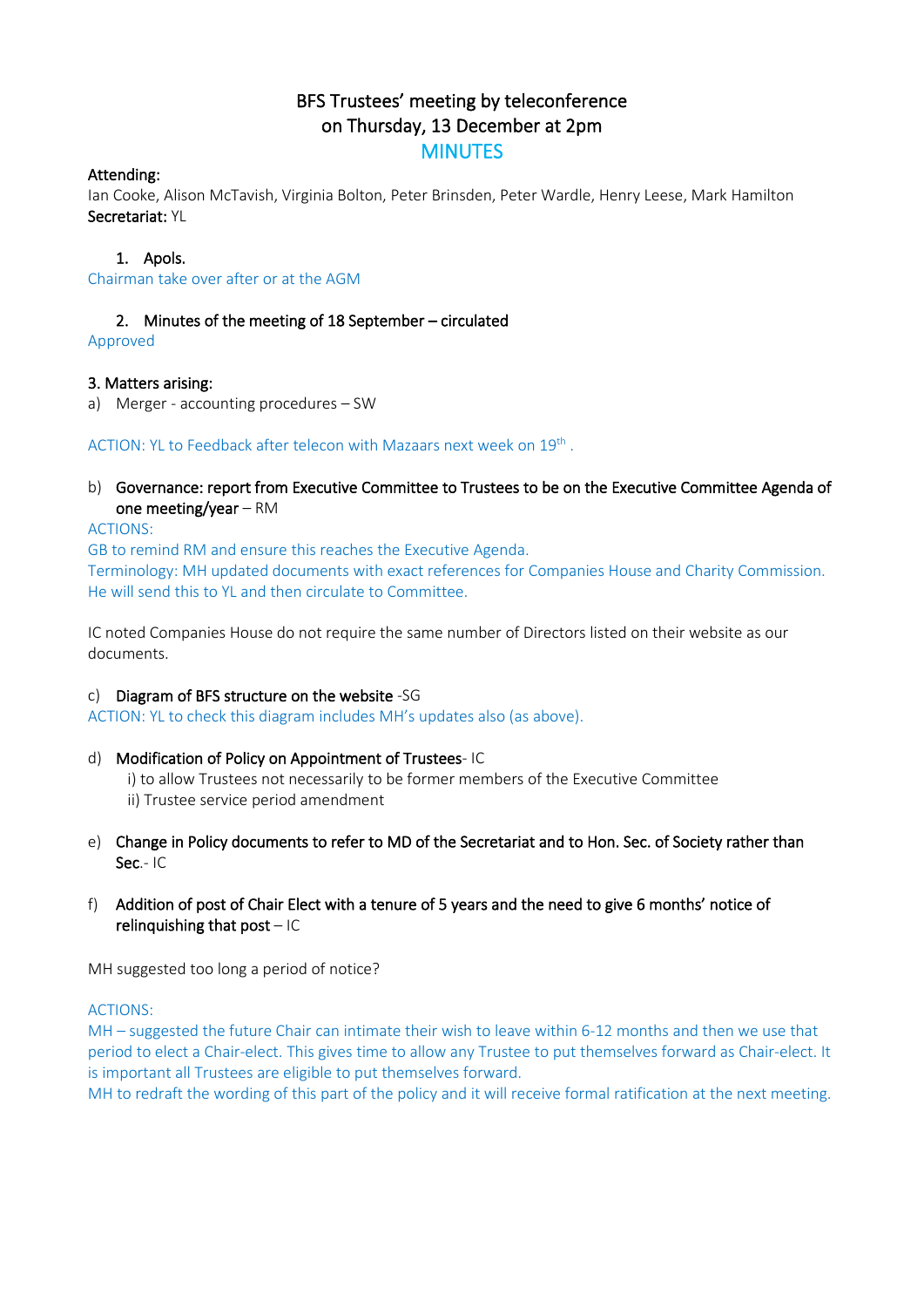- g) Financial Controls Policy: specification of trading year and removal of reference to cheques  $-1C$
- h) Addition of Members' and Trustees' area to website under Organisational Governance and uploading of policy documents with version and date control – SG
- i) Place on Agenda of AGM to update all policies RM ACTION: VB will ensure this is added to the AGM Agenda each year.

# j) Fraud policy:

- i) Retraction of credit cards and addition of information re criminal record and financial related issues - YL
- ii) use of debit cards YL

# ACTIONS:

YL to update and confirm any progress with Barclays.

SW to write a letter to bank and we may need to involve all Trustees, Jane Stewart and Ian C who have more authority.

- k) Updating of Declaration of Interest forms by all Officers and Committee members RM
- l) Process of communication between Executive Committee and Trustees update RM

# ACTIONS:

YL to bring compliance forms to Executive Meeting on 02 Jan for all to sign.

- m) GDPR: SG
	- i) Report of progress of relevant actions on the website
	- ii) Information audit
	- iii) Impact assessment
	- iv) training requirements for data protection RM
	- v) Data Compliance Statement

Data compliance record may need to be updated? AL noted it looked comprehensive.

#### ACTIONS:

Comment required from RM, however it was felt previously that so much is done within the NHS that we have no need to do anything further – could RM confirm this?

YL to remind SG when he is back, that it would be useful to set up a conversation with Howard Freeman to check compliance is comprehensive.

# 4. Result of Election of Chair of the Trustees – SW

Mark Hamilton was announced as the next Chair.

IC was formally thanked by all for the astounding amount of work he had contributed in bringing the Society up to date.

#### 5. Transfer of Chair's responsibilities to new appointee

#### ACTIONS:

Trustees update will be included in the BFS AGM Chair's report for 2019. In future, the Trustees will provide a separate report and note that there are two AGMs which covers both the Charity (Executive matters) and also Education Ltd, to ensure we meet all requirements.